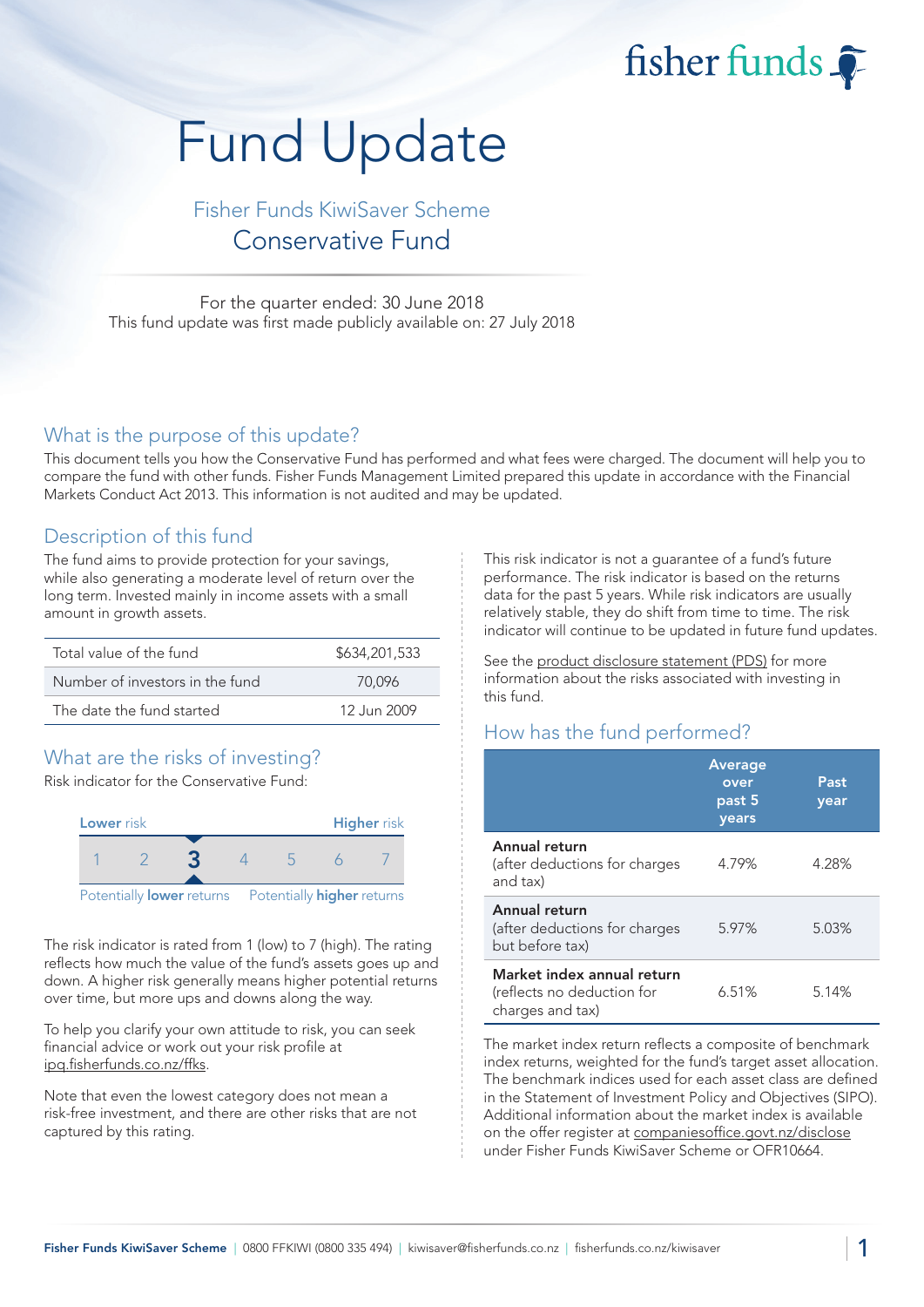

This shows the return after fund charges and tax for each year ending 31 March since the fund started. The last bar shows the average annual return since the fund started, up to 30 June 2018.

Important: This does not tell you how the fund will perform in the future.

Returns in this update are after tax at the highest prescribed investor rate (PIR) of tax for an individual New Zealand resident. Your tax may be lower. The market index return reflects no deduction for charges and tax.

## What fees are investors charged?

Investors in the Conservative Fund are charged fund charges that include GST. In the year to 31 March 2018 these were:

|                                                       | % of net asset value   |
|-------------------------------------------------------|------------------------|
| <b>Total fund charges</b>                             | 0.97%                  |
| Which are made up of:                                 |                        |
| <b>Total management and</b><br>administration charges | $0.97\%$               |
| Including:                                            |                        |
| Manager's basic fee                                   | 0.84%                  |
| Other management and<br>administration charges        | 0.13%                  |
| Total performance-based fees                          | $0.00\%$               |
| Other charges:                                        | \$ amount per investor |
| Annual membership fee                                 | ዌ36                    |

Small differences in fees and charges can have a big impact on your investment over the long term.

## Example of how this applies to an investor

Sarah had \$10,000 in the fund at the start of the year and did not make any further contributions. At the end of the year, Sarah received a return after fund charges were deducted of \$428 (that is 4.28% of her initial \$10,000). Sarah also paid \$36 in other charges. This gives Sarah a total return after tax of \$392 for the year.

### What does the fund invest in?

#### Actual investment mix

This shows the types of assets that the fund invests in.



#### Target investment mix

This shows the mix of assets that the fund generally intends to invest in.